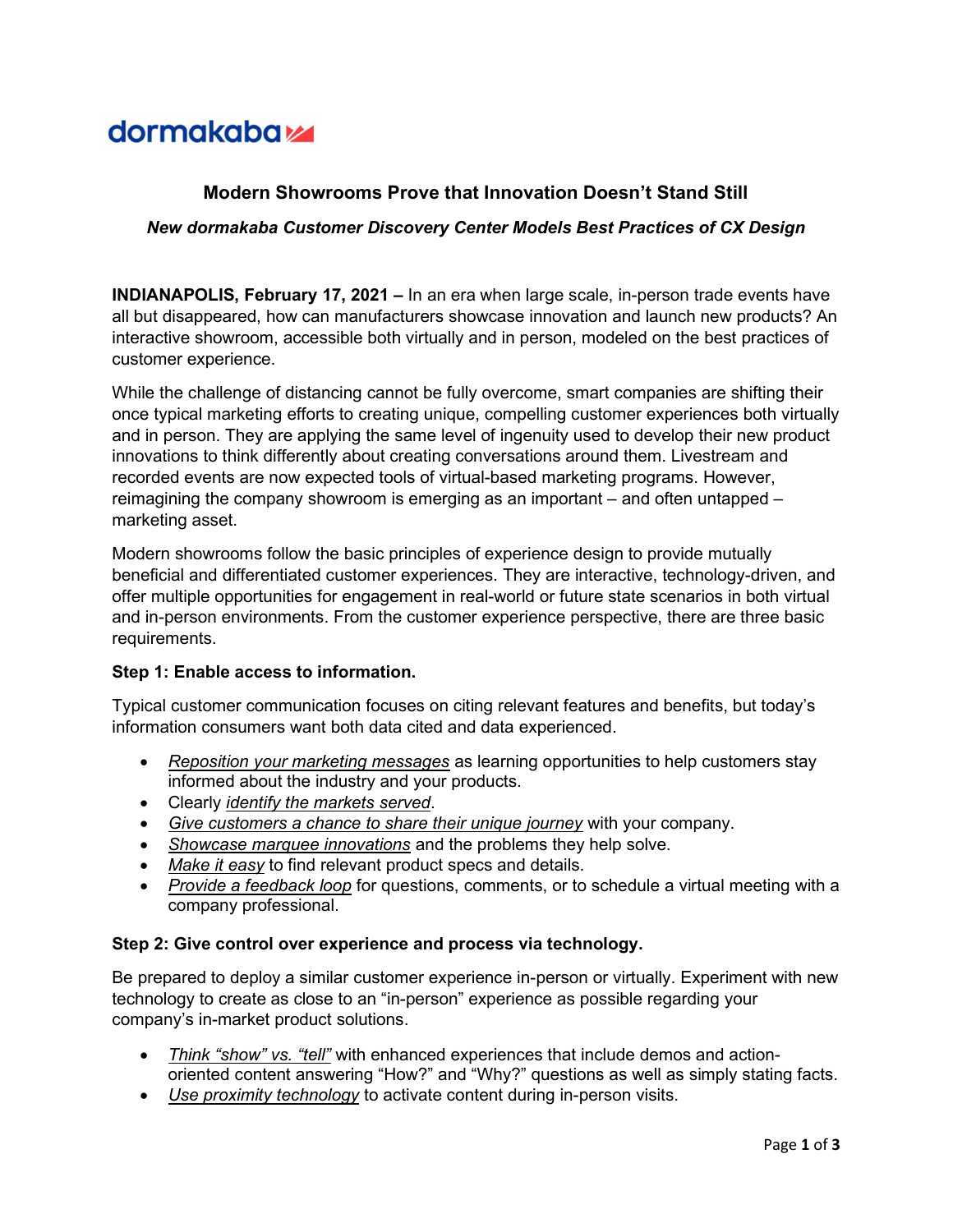- Create a virtual site that allows guests to schedule their visit and then guides them through the preview of what they will experience in the showroom when self-guided tours are appropriate. Generate customer-specific content that highlights information you know is important to them.
- Gamify displays to encourage engagement with products and services in a simple, mobile-friendly learning platform. Players can learn on-the-go, learn on-demand, and learn in seconds.
- Launch AR and VR technology to create close-to-in-person engagement. Identify which of your products are best experienced in this type of environment and work to develop one that captures their attention and showcases your best-of-the-best innovations.

## Step 3: Personalize, personalize, personalize.

Reassure customers that you understand their unique needs by customizing their showroom experience.

- Delight visitors by organizing content around specific customer pain points and the solutions you offer.
- Create a memorable first and last impression with multiple options for showroom traffic flow based on a customer's specific areas of interest.
- Communicate before, during, and after an in-person or virtual visit to reiterate highlights and invite to unique future visits featuring new experiences.

## dormakaba's State-of-the-Art Customer Discovery Center

dormakaba has made it easier for customers to experience firsthand the thinking that has made it a leading trusted partner in the global market for access control solutions by opening its new state-of-the-art Customer Discovery Center in February 2021.

Located in its Americas headquarters in Indianapolis, dormakaba has designed an interactive space that engages guests in hands-on, technology-driven collaborative activities. Although limited to virtual visits and extremely small gatherings at this time due to the pandemic, dormakaba expects to host customer visitors annually through a wide range of tours, training, and interactive experiences.

Customers can:

- Discover and interact with dormakaba's industry leading innovations.
- Meet with dormakaba's product and technical experts.
- Provide ideas and insights to the company's leadership team.
- Enjoy an enhanced experience via a mixed reality tour.
- Hear real-life experiences from dormakaba customers.
- See where and how dormakaba products are used and trusted.

"At the core of dormakaba, we are focused on delivering our customers superior, cutting-edge solutions that support safe, hygienic, and secure entry and access points for buildings and other spaces as a trusted industry partner," said Alex Housten, COO, dormakaba Americas. "Our customers expect to see, touch, experience, and otherwise directly engage with our products. The new interactive Customer Discovery Center allows us to 'walk the talk' when it comes to our